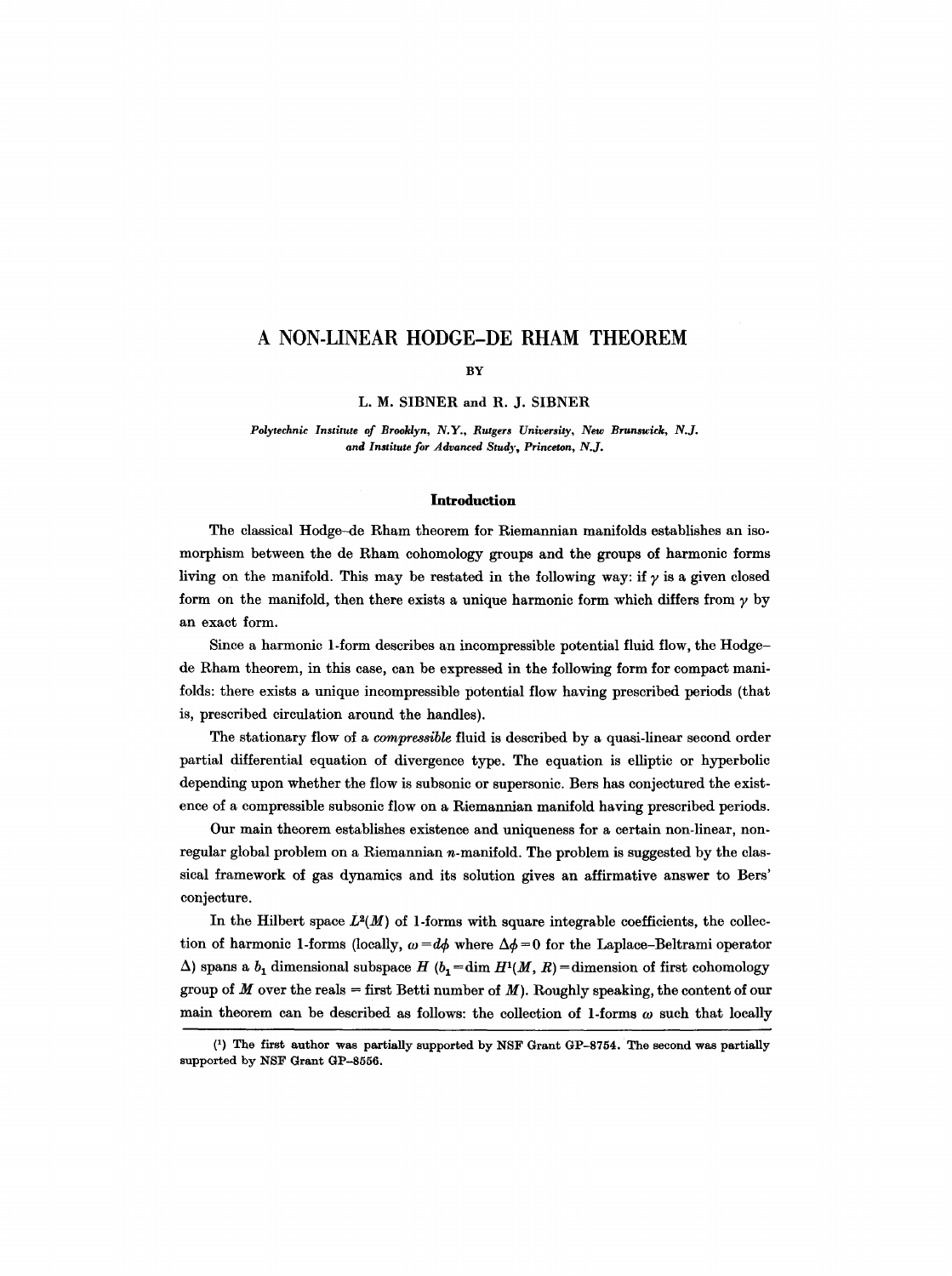$\omega = d\phi$ ,  $\Delta_{\rho}\phi = 0$  for a (non linear) operator  $\Delta_{\rho}$  of "gas dynamics type", spans a  $b_1$ -dimensional manifold  $G \subseteq L^2(M)$ . There is a natural projection map  $\pi: G \rightarrow H$ . If the equation is *regular* (cf.  $\S 1.2$ ) then  $\pi$  is bijective. If it is *admissible* but *not* regular (cf.  $\S 1.2$ —this is the case for the classical gas dynamics equation in Euclidean space) then  $\pi$  is injective but *not* surjective. In fact the image  $\pi(G)$  is a bounded star shaped subdomain of H.

In this way a non-linear analogue of the *Hodge decomposition* theorem for 1-forms is established. A "weak" decomposition theorem is also obtained for  $p$ -forms in the regular case.

In section 1, we formulate the problem and state the main theorem. Section 2 contains motivation from classical gas dynamics. In section 3, these ideas are formulated for an arbitrary manifold, and the "duality" between a certain conjugate problem and the nonlinear Hodge-de Rham theorem for 1-forms is established. In section 4, we prove the conjugate theorem using variational techniques first introduced in the classical ease by Shiftman [7]. The appendix contains a new proof of Hodge's theorem for harmonic  $p$ -forms.

The authors wish to extend their gratitude to Lipman Bers for suggesting this area of research and for several very helpful conversations. Our long association with him remains a most rewarding experience.

#### **I. Preliminaries**

1.1. We consider an orientable Riemannian manifold M of dimension n. Let  $\Omega^p$  be the space of  $p$ -forms on  $M$  with coefficients of class  $C<sup>1</sup>$ . The inner product on the tangent space at each point  $x \in M$  induces a (pointwise) inner product on  $\tilde{\Omega}^p$  which we denote by  $Q^p(\omega, v);$ we write  $Q^p(\omega)$  for  $Q^p(\omega, \omega)$ .

Let d:  $\tilde{\Omega}^p \rightarrow \tilde{\Omega}^{p+1}$  be exterior differentiation and  $* : \tilde{\Omega}^p \rightarrow \tilde{\Omega}^{n-p}$  the canonical isomorphism between these spaces satisfying  $(*)^2 = (-1)^{np+p}$ . Set  $\delta = (-1)^{np+n+1}*d*$  so that  $\delta$ is a map of  $\tilde{\Omega}^p$  into  $\tilde{\Omega}^{p-1}$ . It can be verified that  $\omega \wedge * \nu = Q^p(\omega, \nu) dV$  where we have written *dV* for the *n*-form \*1. For  $\omega \in \tilde{\Omega}^1$  we can write  $\omega = \omega_i dx^i$  in terms of local coordinates  $x^1, \ldots, x^n$ . If  $g_{ij}$  are the components of the metric tensor in these coordinates one can show that  $Q^1(\omega) = g^{ij}\omega_j \omega_j$ . (We are observing the standard summation convention.)

Let  $L^2_{(p)}$  be the completion with respect to the norm  $\|\omega\|_p = (\int_M \omega \wedge * \omega)^{1/2}$  of the subspace of  $\tilde{\Omega}^p$  consisting of p-forms having compact carrier. The associated inner product is

$$
(\omega,\nu)=\int_M \omega\wedge *\nu\,=\int_M Q^p(\omega,\nu)\,dV.
$$

Let  $\Omega^p = \tilde{\Omega}^p \cap L^2_{(p)}$ . A p-form  $\omega \in \Omega^p$  is closed if  $d\omega = 0$  and coclosed if  $\delta \omega = 0$ . If  $E_p$  is the closure in  $L^2_{(p)}$  of exact forms,  $\omega = d\gamma$  with  $\gamma \in \Omega^{p-1}$  and having compact carrier, and  $E^*_{p}$  is the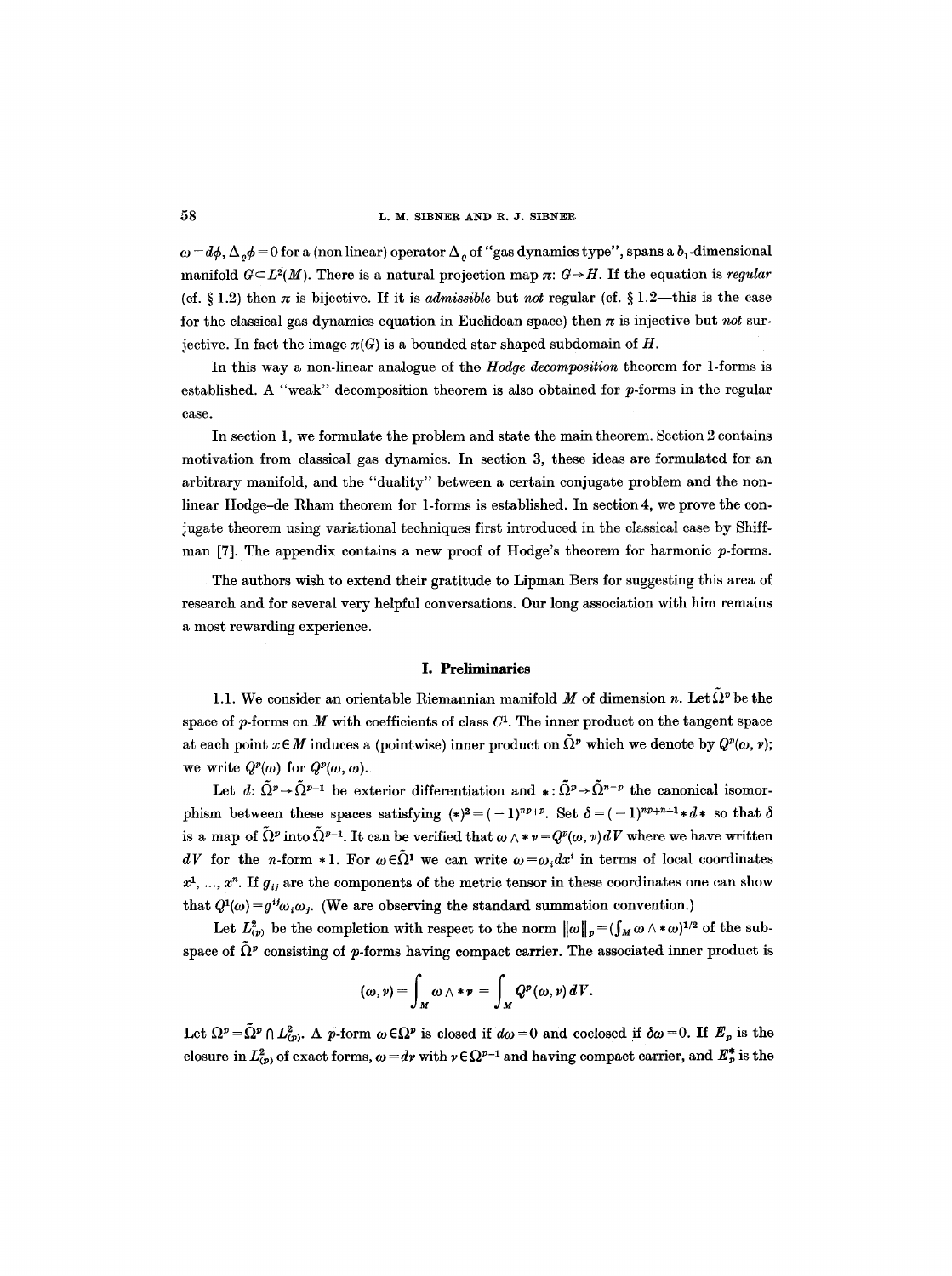closure of coexact forms,  $\omega = \delta v$  with  $v \in \Omega^{p+1}$  and having compact carrier, then it is easily verified using Stoke's theorem that  $E_p^{*+}$ , the orthogonal complement in  $L_p^2$  of  $E_p^*$ , is the  $L_p^2$ closure of closed forms.

1.2. *Definitions.* A map  $\sigma: M \times R \to R$  is said to be *admissible* if there exist constants  $0 \le a_{\sigma} \le \infty$  and  $0 \le k \le \infty$  such that, on the interval  $0 \le a \le a_{\sigma}$ 

(i)  $\sigma(x,a) \in C^{2+\alpha}$  in x  $\sigma(x,a) \in C^{1+\alpha}$  in a (ii)  $\frac{1}{k} < \sigma < k$ (iii)  $\frac{\partial}{\partial a}$   $(a\sigma^2(x,a))>0.$ 

*Definition.*  $Q_{\sigma}$ , the least upper bound over all  $a_{\sigma}$  for which conditions (i), (ii), and (iii) hold, is called the *sonic value* of  $\sigma$ .

*Definition.* A map  $\sigma: M \times R \to R$  is said to be *regular* if it is admissible with  $Q_{\sigma} = \infty$  and, in addition, there exists a constant  $0 \le k_1 \le \infty$  such that for  $0 \le a \le \infty$ 

(iv) 
$$
\frac{1}{k_1} < \frac{\partial}{\partial a} (a\sigma^2(x, a)) < k_1
$$
.

*Definition.*  $\omega \in \Omega^p$  is said to be *a-subsonic* if for any compact subdomain  $D \subset M$ 

$$
\sup_D Q^p(\omega) < Q_{\sigma},
$$

where  $Q_{\sigma}$  is the sonic value.

*Remark.* If  $\sigma$  is regular then every  $\omega \in \Omega^p$  is  $\sigma$ -subsonic.

1.3. We now state the main result.

NON-REGULAR THEOREM. Let M be compact,  $\gamma \in E_1^*$ <sup>+</sup> be given, and  $\varrho$  admissible. *Then there is a constant t<sub>o</sub> such that for each t,*  $0 \leq t \leq t_o$ , there exists a unique  $\omega_t \in \Omega^1$  satisfying

- (i)  $d\omega_t = 0$
- (ii)  $\delta \varrho \omega_t = 0$  ( $\varrho = \varrho(x, Q^1(\omega_t)))$
- (iii)  $\omega_t t\gamma \in E_1$  and is exact if  $\gamma \in \Omega^1$
- (iv)  $\omega_t$  *is*  $\rho$ *-subsonic*
- (v)  $\lim_{t\to t_0} (\max_{x\in M} Q^1(\omega_t)) = Q_0.$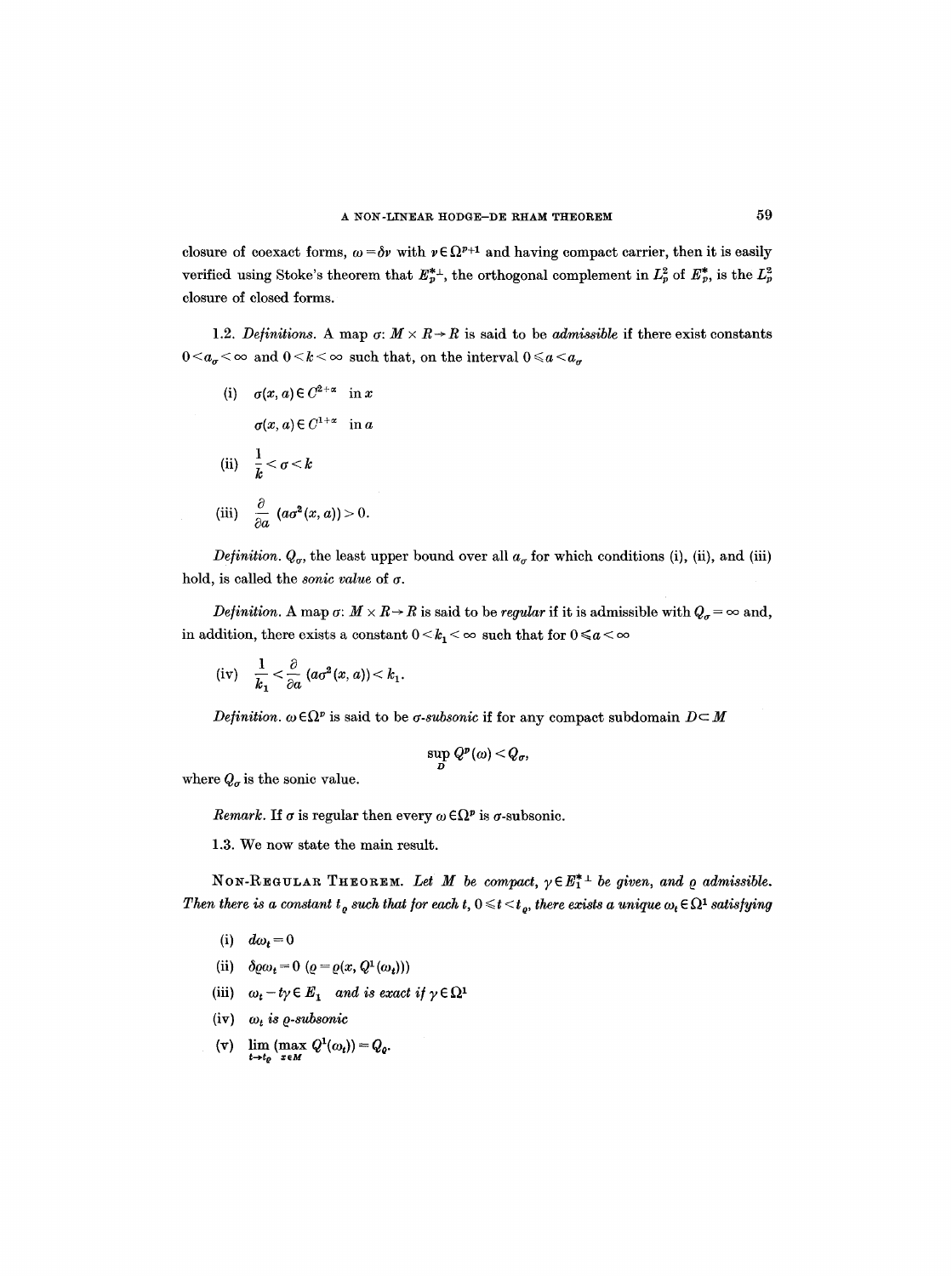REGULAR THEOREM. *If*  $\varrho$  *is regular, then the above results hold for*  $t_{\varrho} = \infty$  (*i.e., for arbitrary ty) and without the assumption that M is compact.* 

*Remark.* The Regular Theorem includes the linear case where  $\rho$  is a strictly positive function of x alone;  $\rho = 1$  corresponds to the classical Hodge theorem.

1.4. For  $p > 1$ , our methods give the following

THEOREM. Let  $\gamma \in E_p^{*+}$  be given and suppose that  $\varrho$  is regular. Then there exists a unique  $\omega \in L^2_{(p)}$  such that  $\omega$  is a weak solution of

- (i)  $d\omega=0$
- (ii)  $\delta \varrho \omega = 0$
- (iii)  $\omega \gamma \in E_p$

To show that  $\omega$  is differentiable and to obtain the estimate necessary to extend the theorem to admissible Q requires a DeGiorgi type theorem for elliptic systems (compare  $§$  4.3). Such a result is not known for the above system and is not true for arbitrary elliptic systems.

## II. Gas dynamics in  $\mathbb{R}^n$

2.1. In  $R<sup>n</sup>$ , the stationary potential flow of a compressible fluid is described by an equation for the *velocity potential*  $\phi(x)$  of the flow. The *velocity vector* of the flow is  $\nabla \phi$  and the speed of the flow is given by  $q = |\nabla \phi|^{\frac{1}{2}}$ .

The *density*  $\rho > 0$  of the flow is assumed to be a given function of  $Q = q^2$ . It follows from the equations of motion and continuity, and from Bernoulli's law that  $\phi$  is a solution of the non-linear equation

$$
\sum_{i} \frac{\partial}{\partial x^{i}} \left( \rho \frac{\partial \phi}{\partial x^{i}} \right) = 0, \qquad \rho = \rho(Q).
$$
 (1)

The character of the flow depends on the Mach number  $M$  which is defined by

$$
M^2=\frac{-2\,Q}{\varrho}\,\varrho'(Q).
$$

The flow is called *subsonic* if  $M < 1$ , *sonic* if  $M = 1$ , and *supersonic* if  $M > 1$ . Since  $\rho > 0$  and

$$
1-M^2=\frac{1}{\varrho}(\varrho+2\,Q\varrho'),
$$

the flow is subsonic if and only if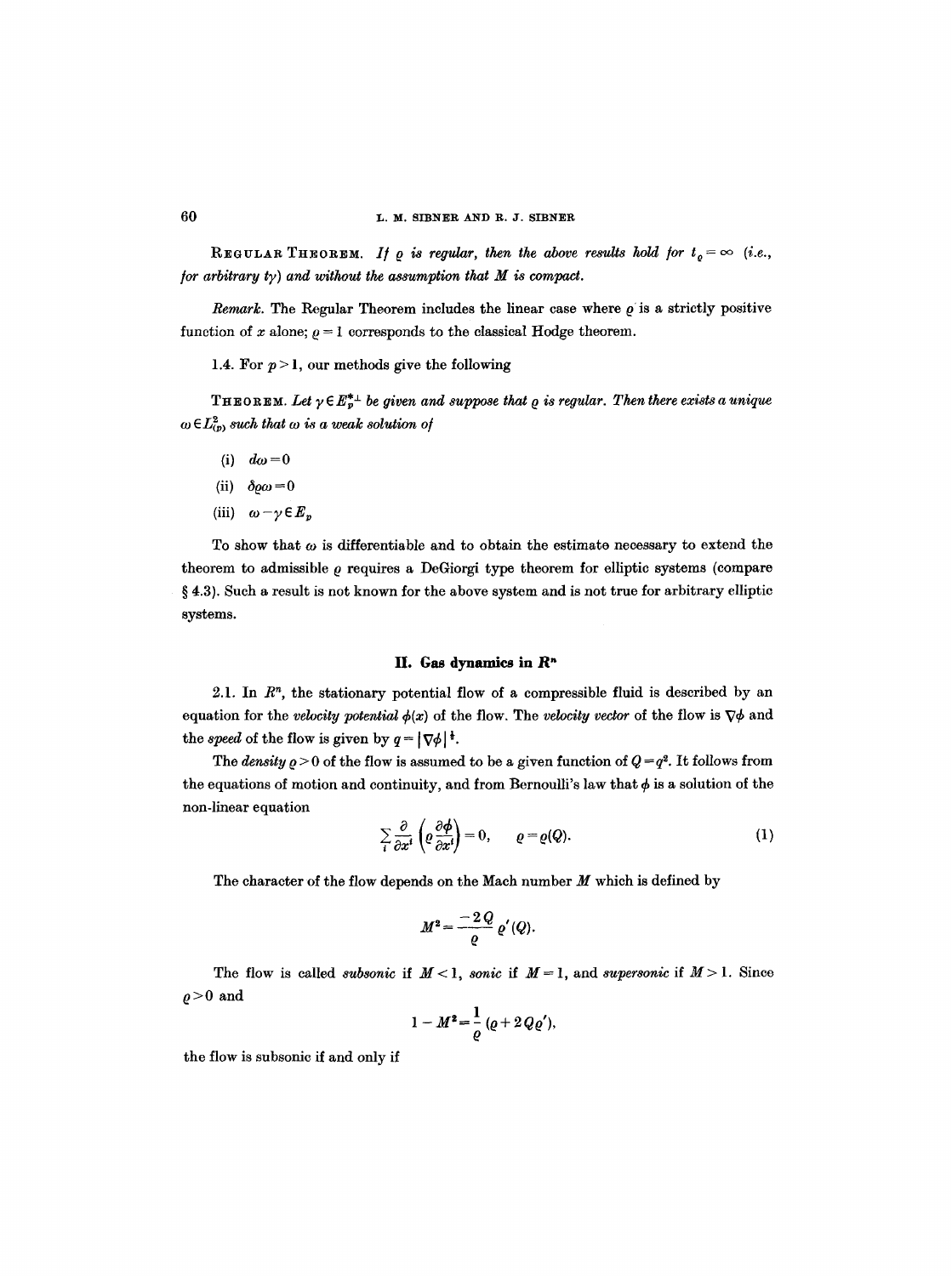$$
\frac{d}{dQ}\left(Q\varrho^2\right) > 0.\tag{2}
$$

On the other hand, equation (1) will be elliptic if and only if the matrix

$$
\left(\varrho\,\delta_{ij}+2\,\varrho'\,\frac{\partial\bm\phi}{\partial x^i}\,\frac{\partial\bm\phi}{\partial x^j}\right)
$$

is positive definite. A calculation shows that there are two distinct eigenvalues, namely

$$
\lambda_1 = \varrho + 2\varrho' Q
$$
  

$$
\lambda_2 = \dots = \lambda_n = \varrho.
$$

This, together with the fact that  $\rho$  is strictly positive, shows that (1) is elliptic if and only if (2) holds, or the flow is subsonic.

2.2. A particular example is furnished by *polytropic flow* for which

$$
\varrho=\left(1-\frac{\gamma-1}{2}Q\right)^{1/(\gamma-1)},
$$

where  $\gamma > 1$  is the adiabatic constant.

In this case,

$$
M^2=\frac{Q}{1-\left(\frac{\gamma-1}{2}\right)Q}
$$

and hence, the flow is subsonic whenever the flow speed Q is less than the *sonic value* 

$$
Q_q=\left(\!\frac{2}{\gamma+1}\!\right),
$$

In the classical theory of gas dynamics, it is generally assumed that  $\rho$  behaves like the density of a polytropic gas; namely, there are constants  $k$  and  $\boldsymbol{Q}_{\varrho}$  such that

(i) 
$$
0 < \frac{1}{k} < \varrho(Q) < k < \infty
$$
 for  $Q \leq Q_{\varrho}$   
\n(ii)  $\frac{d}{dQ}(Q \varrho^2) > 0$  for  $Q < Q_{\varrho}$ 

(iii) 
$$
\frac{d}{dQ}(Q\varrho^2) \to 0
$$
 as  $Q \to Q_{\varrho}$ .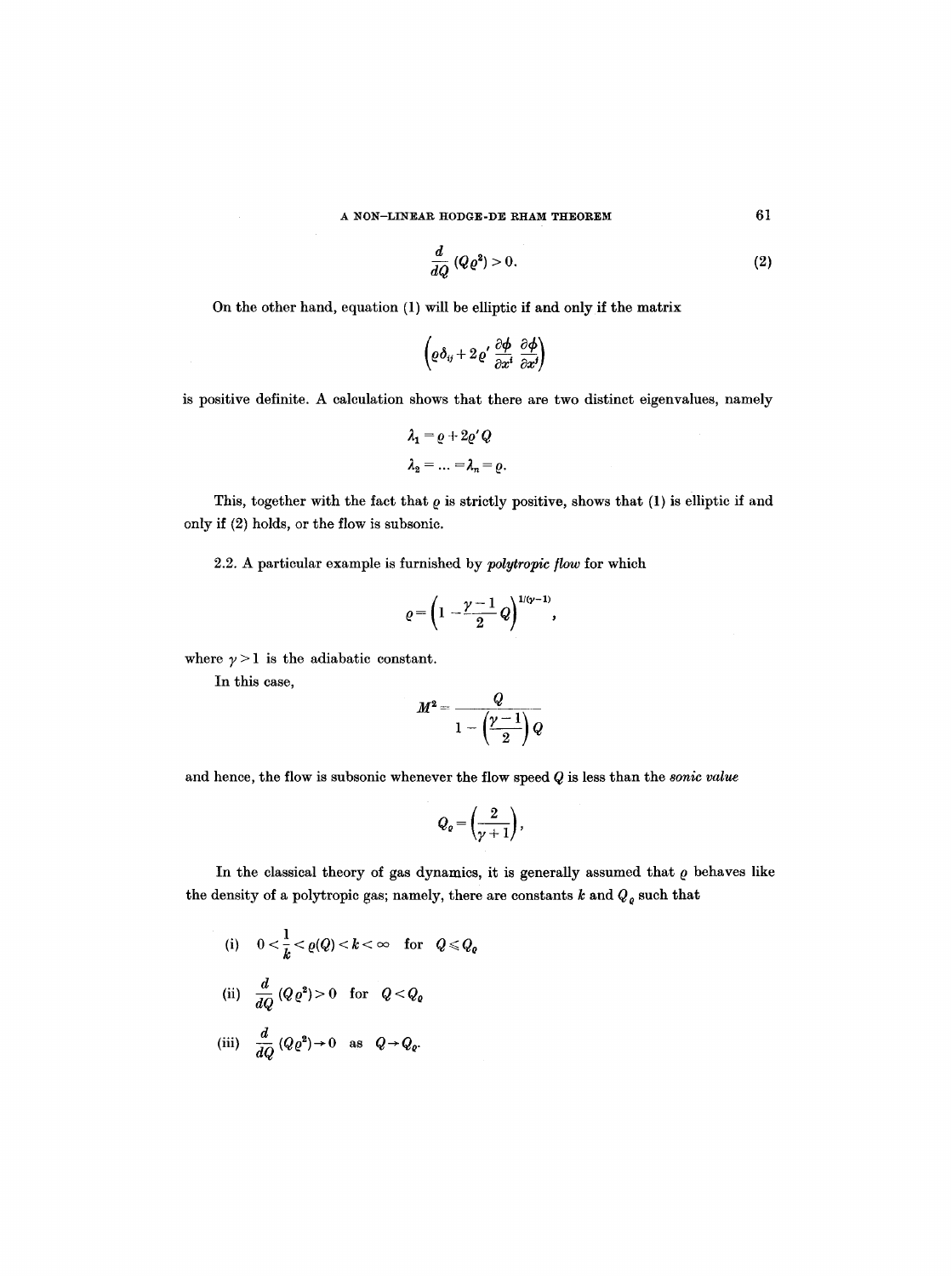The classical problem in the plane is to show the existence of smooth subsonic flows past an obstacle for a range  $0 \leq Q < Q_o$  of prescribed speeds Q at  $\infty$ . If Q is too large at infinity, then no subsonic flow exists.

This problem was solved independently by Bers [2] and Shiffman [7]. A more detailed description of the physical situation may be found in Bers' book [1].

#### **III. Gas dynamics on a** manifold

3.1. Let  $M$  be a Riemannian manifold of dimension  $n$  and  $\varrho$  an admissible map  $\varrho$ :  $M \times R \to R$ . A form  $\omega \in \Omega^p$  is closed if  $d\omega = 0$  and coclosed if  $\delta \omega = 0$ . We will say that  $\omega$  is  $\rho\text{-}coclosed \text{ if } \delta \rho \omega = 0 \ (\rho = \rho(x, Q^p(\omega)))$ .

*Definition.* A form  $\omega \in \Omega^p$  is said to be  $\varrho$ *-harmonic* if it is closed and  $\varrho$ -coclosed for some admissible  $\rho$ . If, in addition, it is  $\rho$ -subsonic (with the same  $\rho$ ) then it is said to be *subsonic O-harmonic.* 

If M is compact and  $\rho$  is regular then, by the remark in § 1.2, any  $\rho$ -harmonic form is necessarily subsonic  $\rho$ -harmonic. Observe also that a 1-harmonic form is a harmonic form in the sense of Hodge [4]. Letting  $\delta_{\rho} = \rho^{-1} \delta \rho$  one can define a generalized Laplace-Beltrami operator

$$
\Delta_o = d\delta_o + \delta_o d \tag{1}
$$

and, in the same way as for harmonic forms, one obtains the

PROPOSITION. If  $\omega \in \Omega^p$  is *Q*-harmonic then it satisfies  $\Delta_{\rho} \omega = 0$ . If M is compact then *a solution of*  $\Delta_{\varrho}\omega = 0$  *is*  $\varrho$ *-harmonic.* 

*Proof.* The second statement is obtained by observing that  $(\varrho \omega, \Delta_{\varrho} \omega) = \frac{1}{\varrho} \|\partial \varrho \omega\|^2 +$  $\rho || d\omega ||^2$  and recalling that  $\rho > 0$ .

The connection between  $\varrho$ -harmonic 1-forms and solutions to the gas dynamics equation is given by the following:

PROPOSITION. If  $\omega$  is  $\rho$ -harmonic then, locally,  $\omega = d\phi$  where  $\phi \in \Omega^0$  satisfies

$$
\delta \varrho \, d\phi = 0. \tag{2}
$$

In local coordinates  $x^1, ..., x^n$  equation (2) has the form

$$
\frac{1}{\sqrt{g}}\frac{\partial}{\partial x^{i}}\left(\sqrt{g}g^{ij}\varrho\frac{\partial\phi}{\partial x^{j}}\right)=0,
$$
\n(3)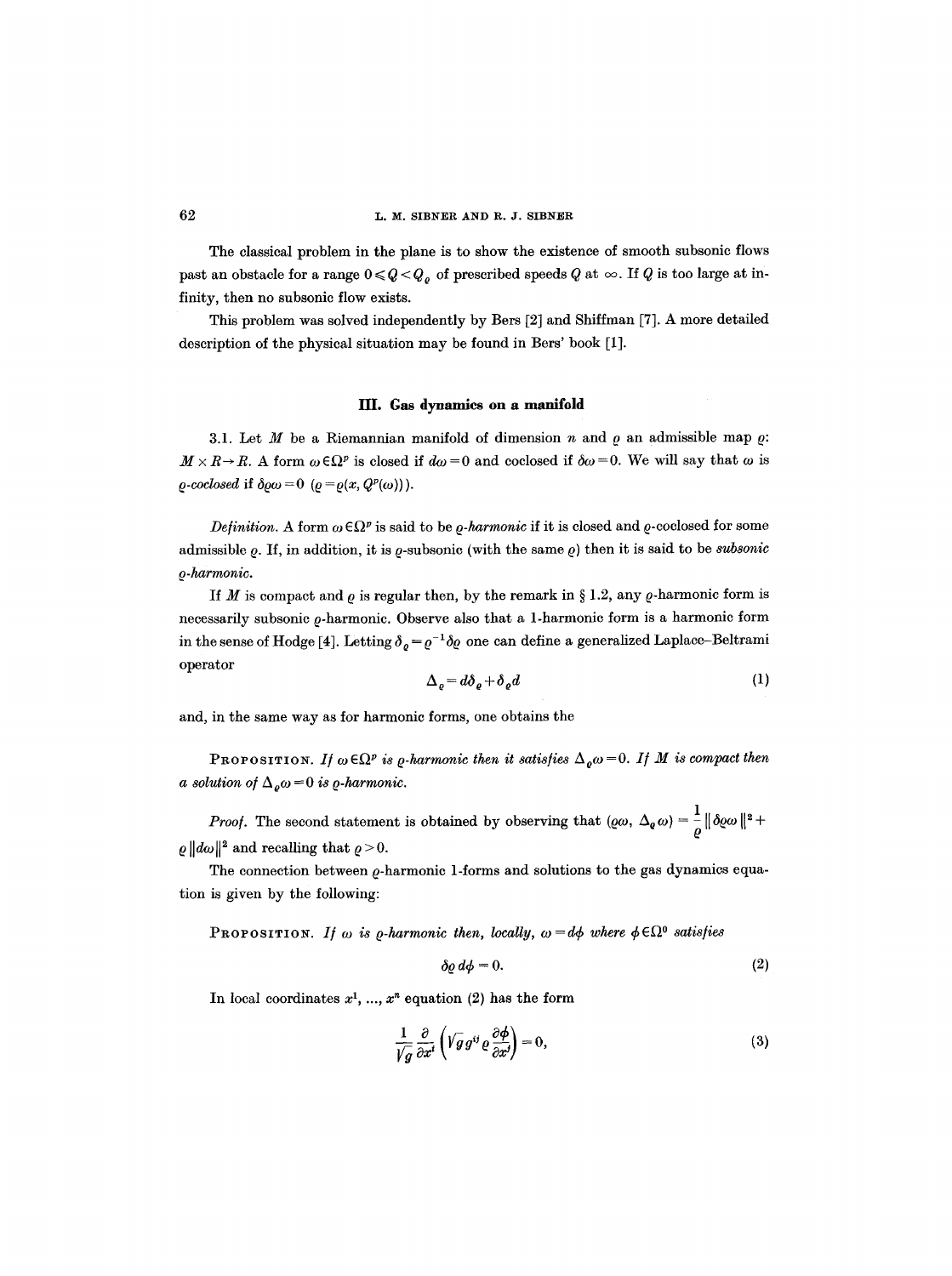where  $g_{ij}$  is the given metric tensor on M and  $g = \det (g_{ij})$ . If M is flat we can choose orthonormal coordinates and (3) reduces to the classical gas dynamics equation

$$
\sum_{i} \frac{\partial}{\partial x^{i}} \left( \varrho \, \frac{\partial \phi}{\partial x^{i}} \right) = 0.
$$

3.2. We can now give a simple statement of the regular and non-regular theorems of  $\S 1.3$  under the assumption that  $\gamma$  is closed: Let M be a Riemannian manifold (not necessarily *compact) and*  $\rho$  *regular. Given a closed 1-form*  $\gamma$  *there exists a*  $\rho$ *-harmonic*  $\omega \in \Omega^1$  *such that*  $\omega - \gamma$ *is exact.* If  $\rho$  is not assumed to be regular, one cannot expect to find *subsonic* solutions for arbitrary  $\gamma$  (i.e., with arbitrary periods). In fact max  $Q(\omega)$  on a curve must be large if the corresponding period is assumed large. Therefore, in analogy with the classical (plane) case, one obtains subsonic solutions for a *range* of closed differentials  $t\gamma$ ,  $0 \le t \le t_o$ . Let  $\gamma$  be a *closed 1-form on a compact Riemannian manifold M and let*  $\rho$  *be an admissible map of*  $M \times R \rightarrow R$ . There exists a number  $t_o > 0$  and a family of subsonic  $\varrho$ -harmonic 1-forms  $\omega_t$  such *that*  $\omega_t - t\gamma$  is exact for  $0 \leq t < t_o$  and  $\sup_{x \in M} Q^1(\omega_t) \to Q_o$  as  $t \to t_o$ . ( $Q_o$  is the sonic value, *defined in § 1.2).* 

3.3. Rather than consider the regular and non-regular problems directly we turn to "conjugate" problems (which we formulate in  $\S 3.4$ ).

PROPOSITION. Let  $\rho: M \times R \rightarrow R$  be admissible. There exists a map  $\mu: M \times R \rightarrow R$ , *called the conjugate o/~, such that, at each point x,* 

- (i)  $\mu(Q^{n-p}(*\rho\omega))\rho(Q^p(\omega)) = 1, \quad \omega \in \Omega^p$
- (ii)  $\mu(Q^{n-p}(v))\varrho(Q^p(*\mu v))=1, \quad v\in\Omega^{n-p}$
- (iii)  $\varrho$  is admissible with sonic value  $Q_o$  if and only if  $\mu$  is admissible with sonic value  $Q_{\mu} = Q_{\rho} \rho^2 (Q_{\rho}).$
- (iv)  $\rho$  *is regular if and only if*  $\mu$  *is regular.*

*Proof.* Let  $b = f(a) = a_0^2(a)$ . The admissibility condition  $db/da > 0$  on the interval  $0 \leq a \leq Q_{\varrho}$  ensures that the function f has a single valued inverse f<sup>-1</sup>. Let

$$
\mu(b) = 1/\rho \circ f^{-1}(b) = 1/\rho(a). \tag{4}
$$

Since  $a=b/\rho^2(a)$  we can write

$$
a = f^{-1}(b) = b\mu^2(b).
$$
 (5)

Conclusion (i) follows by setting  $b = Q^{n-p}(*\omega)$  in (4). Since  $Q^{n-p}(*\omega) = Q^p(\omega) =$  $Q^p(\omega) \varrho^2(Q^p(\omega)) = f(Q^p(\omega))$  we obtain  $a = Q^p(\omega)$ . Conclusion (ii) follows by setting  $a = Q^p(*) \mu \nu$ )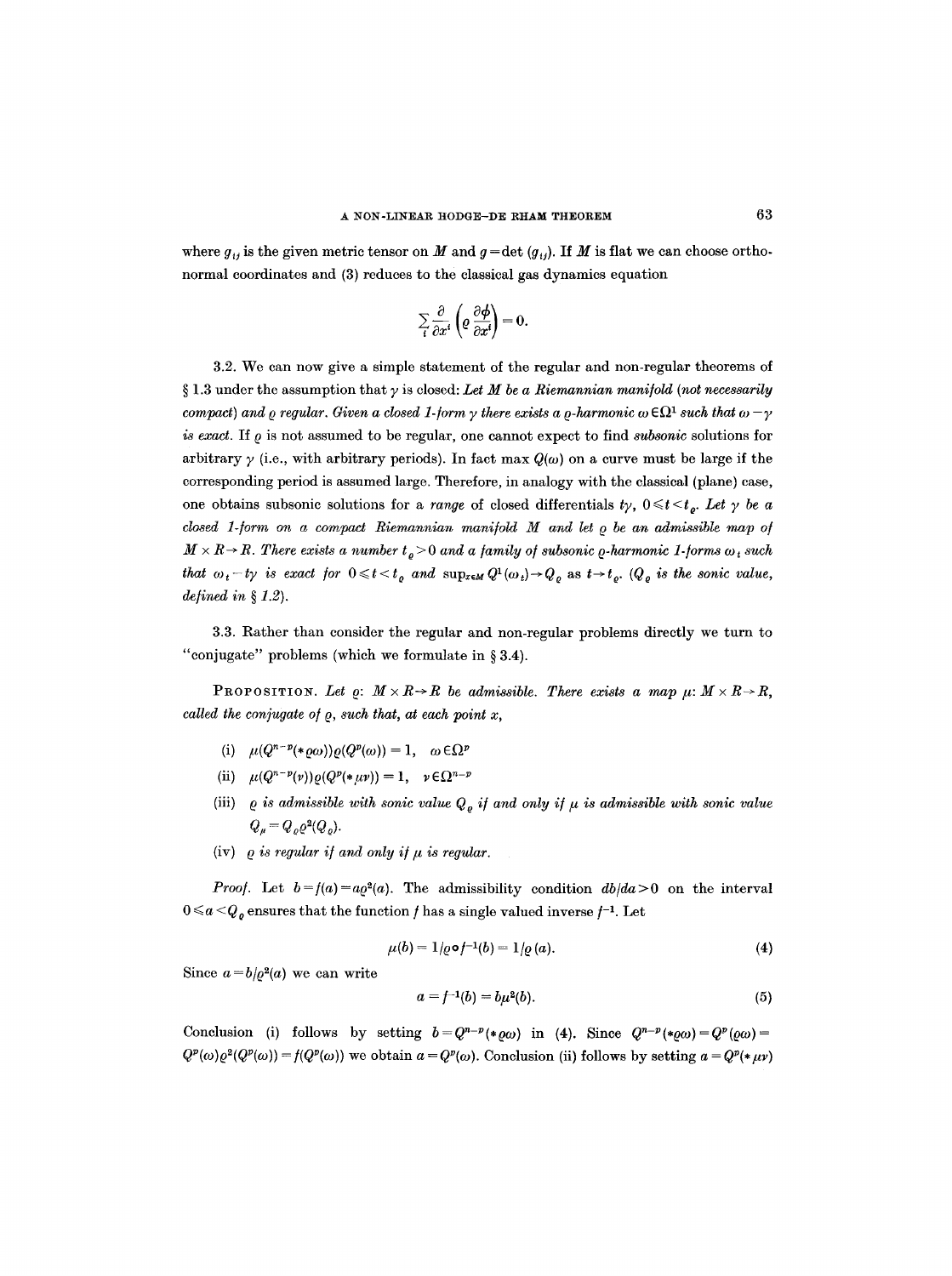in (4) and using (5) to obtain  $b = Q^{n-p}(v)$ . To obtain (iii) we observe that for all x,  $k_1^{-1} < o(a) <$  $k_1 < \infty$  on the interval  $0 \le a \le a_{\rho}$  if and only if  $k_1^{-1} \le \mu(b) \le k_1 < \infty$  on the interval  $0 \le b \le b_{\rho} =$  $f(a_q)$ . The smoothness conditions on these corresponding intervals are easily verified. Moreover,  $(d/da)$   $(a\rho^2(a)) = (db/da) > 0$  if and only if  $(d/db)$   $(b\mu^2(b)) = (da/db) > 0$  on corresponding intervals. The results of (iii) for  $Q_q = Q_\mu = \infty$  together with  $k_2^{-1} < (db/da) <$  $k_2 < \infty$  if and only if  $k_2^{-1} < (da/db) < k_2 < \infty$  give statement (iv).

COROLLARY. The map  $_{*0}: \omega \rightarrow * \omega \omega$  establishes a  $1-1$  correspondence between the  $\rho$ -sub*sonic forms in*  $\Omega^p$  with the *u*-subsonic forms in  $\Omega^{n-p}$ . Moreover, the map  $\mu \text{D}(\Omega^{n-p} \to \Omega^p)$  defi*ned by*  $\nu \rightarrow (-1)^{np+p} * \mu \nu$  *is the inverse of*  $\ast \rho$ :

$$
(\ast \varrho) \circ (\ast \mu) = (\ast \mu) \circ (\ast \varrho) = \text{identity}.
$$

*Remark.* We will see that the above correspondence is, in fact, between subsonic  $\rho$ -harmonic forms and subsonic  $\mu$ -harmonic forms.

3.4. The results of §3.3 enable us to obtain solutions of the " $\rho$ -harmonic" problems of  $\S 3.2$  from solutions of the following conjugate problems:

NON-REGULAR CONJUGATE THEOREM. Let M be compact,  $\gamma \in E_1^{*+1}$  be given, and  $\mu$ *admissible. Then there is a constant*  $t<sub>u</sub>$  *such that for each t,*  $0 \le t \le t_{u}$ *, there exists a unique*  $v_t \in \Omega^{n-1}$  such that

- (i)  $dv_t = 0$
- (ii)  $\delta \mu v_t = 0$   $(\mu = \mu(x, Q^{n-1}(v)))$
- (iii)  $*\mu v_t + (-1)^n t y \in E_1$
- (iv)  $v_t$  is  $\mu$ -subsonic
- (v)  $\lim_{t \to t_{\mu}} (\max_{x \in M} Q^{n-1}(v_t)) = Q_{\mu}.$

(The essential difference from the theorems in  $\S 1.3$  is in condition (iii).)

REGULAR CONJUGATE THEOREM. If  $\mu$  is regular, then the above results hold for  $t_p = \infty$  (i.e., for arbitrary ty) and without the assumption that M is compact.

These theorems will be proved in section IV.

Let, now,  $\rho$  be regular and  $\mu$  the conjugate of  $\rho$ . Let  $\nu$  be the  $n-1$  form obtained from the regular conjugate theorem with this  $\mu$  and a given  $\gamma \in E_{\perp}^{*+1}$ . Then it is easily verified that  $\omega = \mu \nu = (-1)^{n+1} \mu \nu$  is closed,  $\rho$ -coclosed and satisfies  $\omega - \gamma \in E_1$ , so that  $\omega$  is the 1form satisfying the conclusions of the regular theorem (§ 1.3) for  $\rho$  and  $\gamma$ . Only the state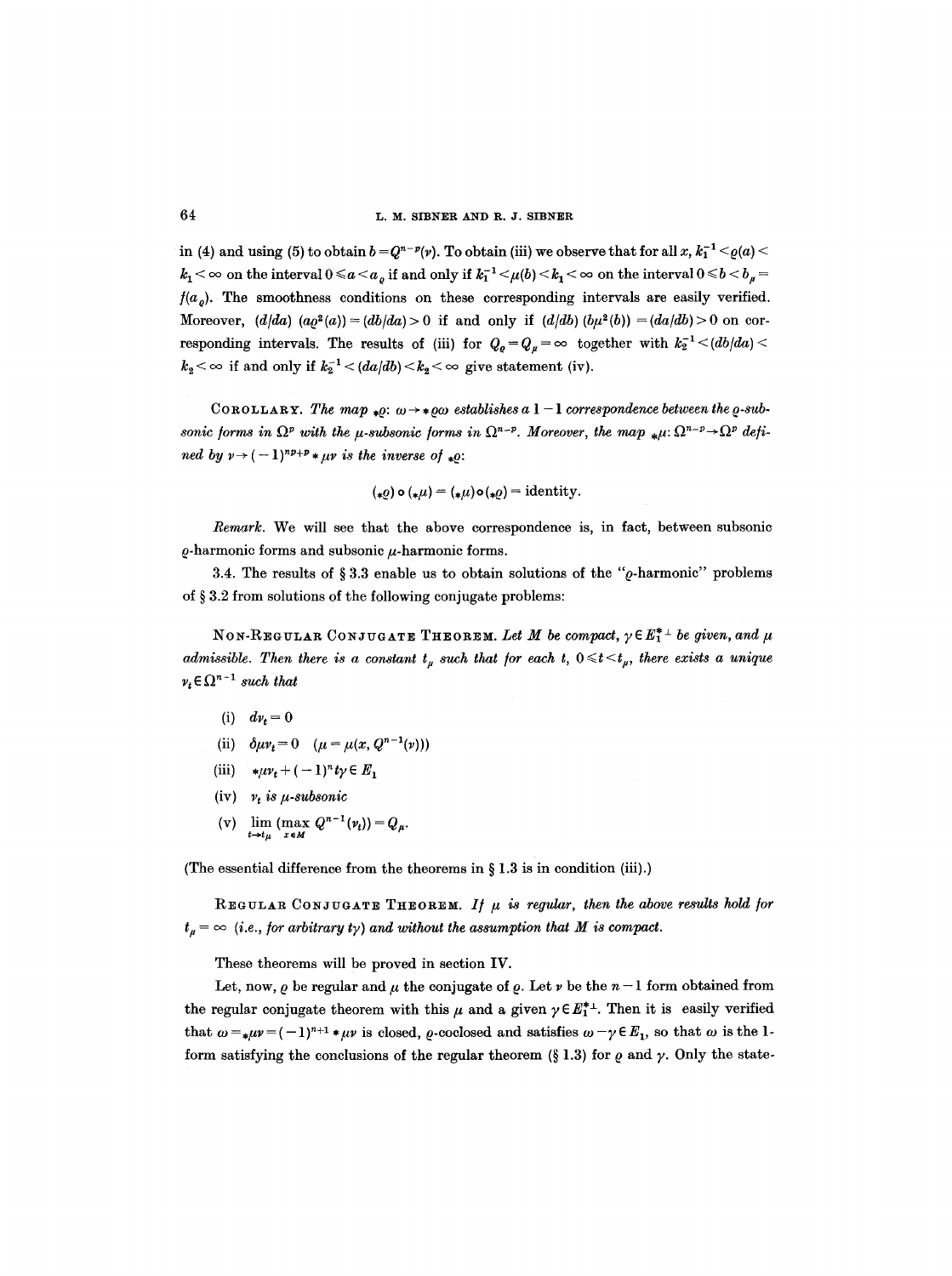ment that  $\omega$  is  $\rho$ -coclosed is not immediately clear. But by the corollary in § 3.3, since  $\omega$  is the image of  $\nu$  under the map  $_{\ast}\mu$ , we have

$$
*\varrho\omega=(*\varrho)\circ(*\mu)v=v
$$

and  $dv = 0$ .

If now,  $\rho$  is assumed only to be admissible, let  $\nu_t$ ,  $0 \le t \le t_\mu$  be the family of  $\mu$ -subsonic elements of  $\Omega^{n-1}$  obtained from the non-regular conjugate theorem. Letting  $\omega_t = (-1)^{n+1}$ \**uv<sub>t</sub>* we obtain a family of  $\rho$ -subsonic elements of  $\Omega^1$  satisfying conclusions (i)-(v) of the non-regular theorem (cf.  $\S$  1.3).

Corresponding statements hold with  $\rho$  and  $\mu$  interchanged. Thus we obtain

PROPOSITION. There exists a one to one correspondence between the solutions of the reg*ular (non-regular) problem and the solutions of the regular conjugate (non-regular conjugate) problem.* 

## **IV. Solution of the conjugate problem**

The variational method of proof in the plane case is due to Max Shiffman [7]. We shall follow his technique of first solving the regular conjugate problem and then obtaining the solution of the non-regular problem from the estimates in the regular case.

4.1. *The regular case.* For  $v = \sum_{i_k \neq i} v_i dx^{i_1} \dots dx^{i_{n-1}}$ ,  $Q^{n-1}(v) = Q^1(*v) = g^{ij}v_i v_j$ . For brevity, we shall henceforth write  $Q(\nu)$  for the "pointwise norm"  $Q^{n-1}(\nu)$  of an  $n-1$  form  $\nu$ . Let  $F(x, v) = \int_0^{Q(v)} \mu(x, \xi) d\xi$ , where  $x \in M$ . Then  $(\partial/\partial v_i) F(x, v) = \mu(x, Q) \partial Q/\partial v_i$ ,  $i = 1, ..., n$  and  $F(x, 0) = 0$ . At every point  $x \in M$ , F is a convex function of  $\nu_1, \ldots, \nu_n$  if and only if the matrix

$$
(F_{\nu_i\nu_j}) = \left(\mu \frac{\partial^2 Q}{\partial \nu_i \partial \nu_j} + \mu' \frac{\partial Q}{\partial \nu_i} \frac{\partial Q}{\partial \nu_j}\right) = (\mu Q_{ij} + \mu' Q_i Q_j)
$$

is positive definite (where we have written  $\mu'$  for  $\partial \mu/\partial Q$ ,  $Q_i$  for  $\partial Q/\partial v_i$  and  $Q_{ij}$  for  $\partial^2 Q/\partial v_i \partial v_j = 2g^{ij}$ . Since the eigenvalues of a symmetric matrix are invariant under an orthogonal coordinate transformation, and since *at a fixed point*  $x \in M$ , the matrix  $g_u$  can be diagonalized by such a transformation, we may assume that the coordinates  $x^1, \ldots, x^n$ are such that *at the point x* 

$$
Q(\nu)=\sum_k g^{kk}\,\nu_k^2
$$

so that  $Q_i(v) = 2 g^{ii} v_i$  (no summation) and  $Q_{ij} = 2 g^{ij}$  is zero if  $i \neq j$ .

LEMMA 4.1. *A symmetric matrix A with characteristic polynomial P(* $\lambda$ *) always satisfies*  $P(-\infty) = +\infty$ . A is positive definite if and only if  $P(0) > 0$  and  $dP(\lambda)/d\lambda < 0$  for  $\lambda \leq 0$ . 5-- 702902 *Acta nmthematica.* 125. Iraprim6 le 18 Septembre 1970.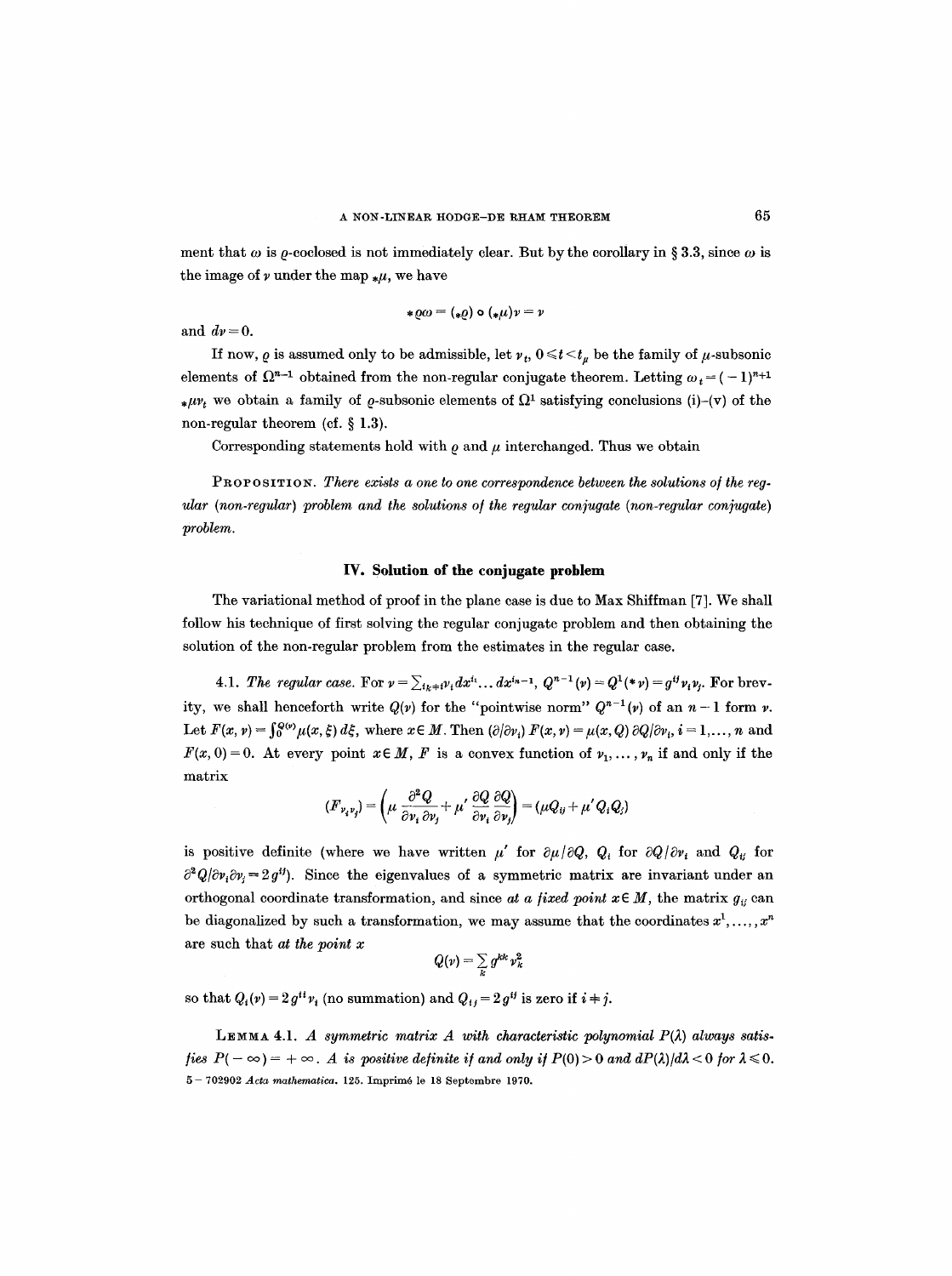*Proof.* Trivial. The conclusion of the lemma implies, of course, that  $P(\lambda) > 0$  for  $\lambda \le 0$ .

Let A be an  $n \times n$  matrix and r an integer  $\leq n$ . An  $r \times r$  submatrix of A formed by the rows  $i_1 < i_2 < ... < i_r$  and the columns  $i_1 < ... < i_r$  will be called a *distinguished submatrix* of order r.

THEOREM 4.1. *If*  $\mu > 0$ ,  $(d/dQ)Q\mu^2(Q) > 0$  and  $Q_{tt} = 0$  for  $i \pm j$  then the matrix  $A = (\mu Q_{tt})$  $+\mu' Q_i Q_j$  is positive definite. In particular, the hypotheses are satisfied if  $\mu$  is regular.

*Proof.* We will show that any distinguished submatrix  $A_r$  of order r is positive definite if all distinguished submatrices of order  $r-1$  are positive definite. Let  $P_r(\lambda) = \det (A_r - \lambda I)$ . Then for  $\lambda < 0$ ,

$$
\frac{d}{d\lambda} P_r(\lambda) = -\sum_{j=1}^r P_{r-1}^{(j)}(\lambda) < 0
$$

since the  $P_{r-1}^{(i)}(\lambda)$  are determinants of distinguished submatrices of order  $r-1$ , hence all positive for  $\lambda \leq 0$  by the induction hypothesis. Moreover, by elementary matrix manipulation, we can obtain the following recursion relation:

$$
P_r(0) = \det A_r = \mu Q_{rr} P_{r-1}(0) + \mu' \mu^{r-1} Q_r^2 \prod_{k=1}^{r-1} Q_{kk}, \quad P_1(0) = Q_{11} + \mu' Q_1^2,
$$

where  $P_{r-1}$  = det  $A_{r-1}$  and  $A_{r-1}$  is the matrix obtained from  $A_r$  by omitting the rth row and the rth column. This recursion relation is satisfied by

$$
P_r(0) = \mu^{r-1}(\mu + 2\mu' \sum_{j=1}^r g^{jj} v_j^2) \prod_{k=1}^r Q_{kk}.
$$

If  $\mu' > 0$  then  $P_r(0) > 0$ . If  $\mu' < 0$ , then since

$$
\left|\sum_{j=1}^r g^{jj} \nu_j^2\right| \leqslant \left|\sum_{j=1}^n g^{jj} \nu_j^2\right|
$$

and recalling that  $\mu + \mu' \sum_{j=1}^n g^{jj} r_j^2 = \mu + 2 \mu' Q > 0$ , we again obtain  $P_r (0) > 0$ .

This last argument also shows that all distinguished submatrices of order 1 are positive definite and the proof of the theorem is complete.

4.4. *The extremal.* We assume in this section that  $\mu$  is regular. Then the function  $\vec{F}$ defined in 4.1 satisfies the following set of conditions:

 $F(x^1, ..., x^n, \nu_1, ..., \nu_n) \in C^{2+\alpha}_{\alpha}, 0 < \alpha < 1$ , in each of its arguments

$$
m_0(v, v) \le \int_M F(x, v) dV \le M_0(v, v)
$$
  

$$
m_1 |\xi|^2 \le F_{v_i v_j} \cdot \xi_i \xi_j \le M_1 |\xi|^2,
$$
 (A)

where  $m_0$ ,  $m_1$ ,  $M_0$  and  $M_1$  are positive constants.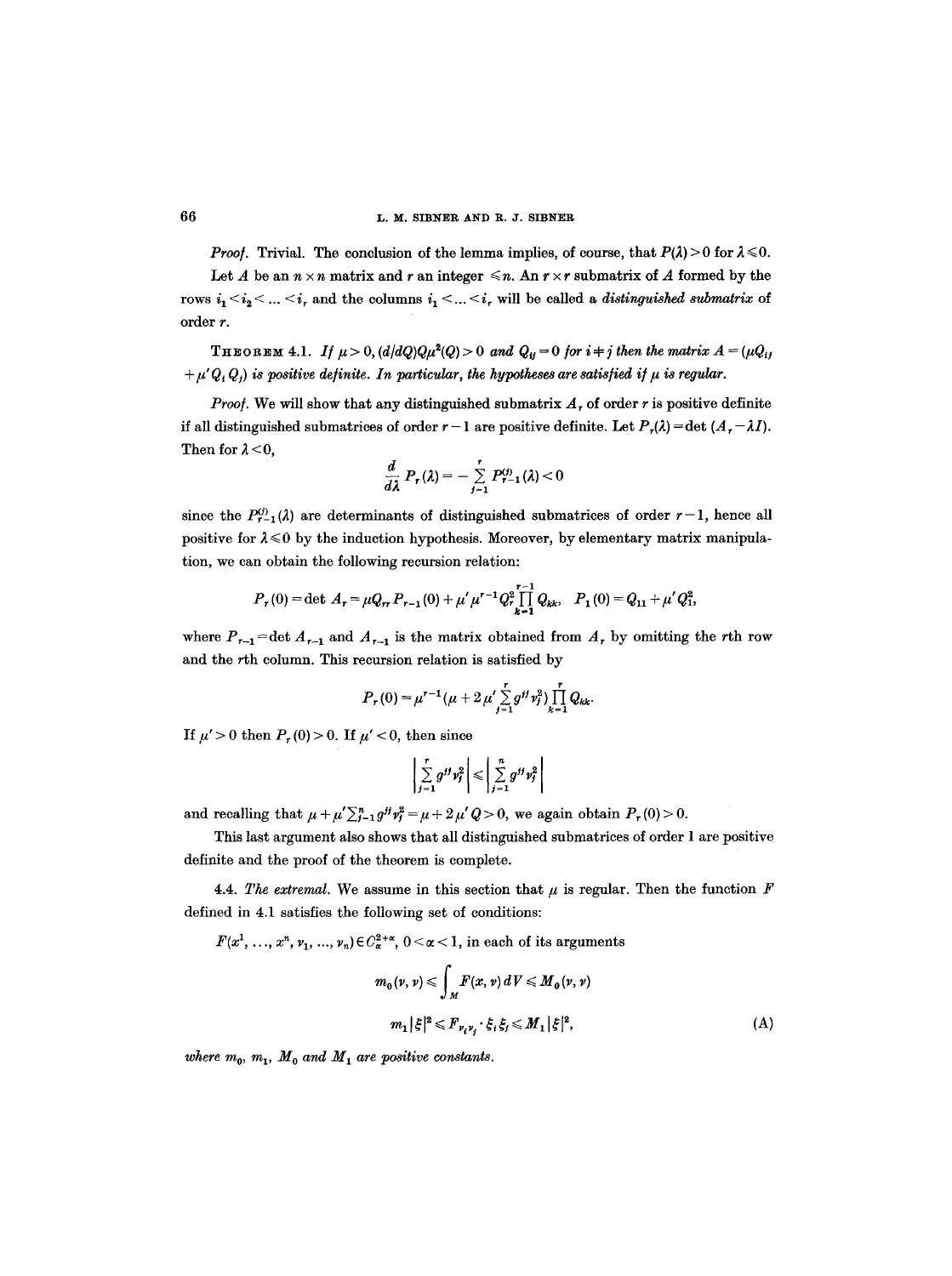Let 
$$
I(\nu) = \int_M F(x, \nu) dV - 2(\nu, \ast \gamma), \qquad (1)
$$

where  $dV = *1 = \sqrt{g} dx^1 ... dx^n$  and  $\gamma \in E_1^{*+1}$  is given.

LEMMA 4.2. Let F be any function satisfying conditions  $(A)$ . Then there is a  $v_0$  which *minimizes*  $I(v)$  over all  $v \in E_{n-1}^{*}$ .

To prove the lemma, we observe that because of (A), *I(v)* is bounded below. Moreover the class of admissible forms is all of  $E_{n-1}^{*1}$  and hence is non-empty.

We next show that  $I(\nu)$  is lower-semi-continuous with respect to weak convergence in  $L_{n-1}^2(M)$ . Since F is convex, for smooth v and  $\tau$  we have

$$
F(x, \tau) \geq F(x, \nu) + F_{\nu_i}(x, \nu) \; (\tau_i - \nu_i).
$$

Let  $v = (v_1, ..., v_n)$  be any element of  $L^2_{n-1}(M)$  and let  $v' = (v'_1, ..., v'_n)$  be a sequence of smooth forms converging weakly to v. Then, by Fatou's lemma

$$
\int_M F(x, v^j) dV \geq \int_M F(x, v) dV + 2 \int_M \mu(x, Q^{n-1}(v)) g^{ik} \nu_k(\nu_i^j - \nu_i) dV.
$$

Since the second integral on the right is the inner product  $(\mu v, v^j - v)$  which tends to zero by weak convergence,

$$
\lim_{\overline{\mu}\to\infty}\int_M F(x,\nu')\,dV\geqslant \int_M F(x,\nu)\,dV.
$$

Because  $E_{n-1}^{*1}$  is weakly closed, we obtain the result of the lemma.

The hypotheses of Lemma 4.2 are satisfied by the function  $F(x, v) = \int_0^Q \mu(x, \xi) d\xi$ . Moreover, in this case we may state

LEMMA 4.3. The extremal  $v_0$  satisfies the Euler equation

$$
\mu v_0 - \ast \gamma \in E_{n-1}^* \tag{2}
$$

and  $v_0$  is the unique solution of (2) in  $E_{n-1}^{*}$ .

*Proof.* For fixed  $\tau \in E_{n-1}^{*+}$ , let  $\phi(\varepsilon) = I(\nu_0 + \varepsilon \tau)$ . Expand  $\phi$  by Taylor's formula:

$$
\phi(\varepsilon) = I(\nu_0) + \varepsilon \phi'(0) + \varepsilon^2 R,
$$
  

$$
\phi'(0) = (\mu \nu_0 - \ast \gamma, \tau)
$$

where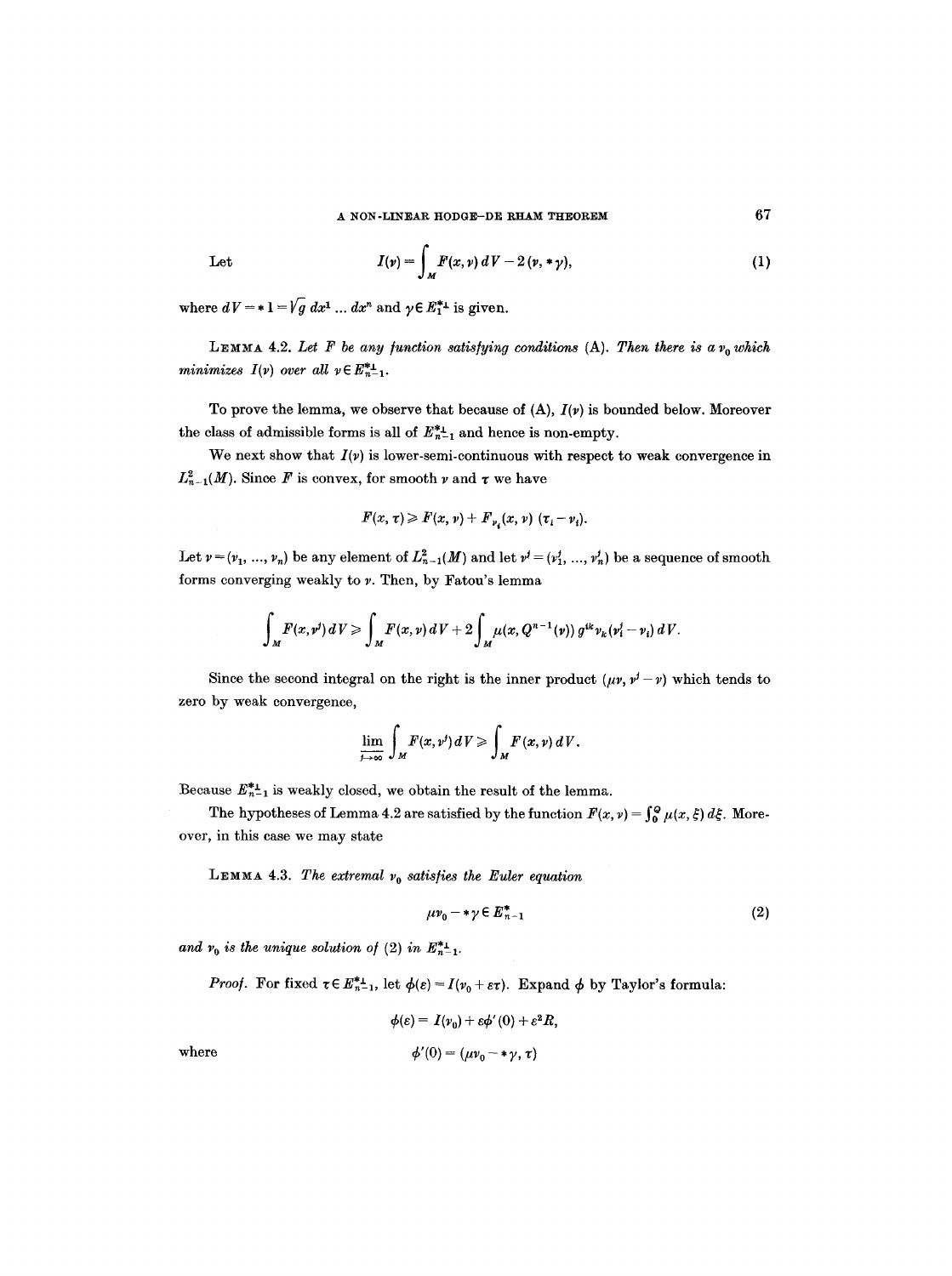68 L. M. SIBNER AND R. J. SIBNER

and 
$$
R = \int_0^1 \left( \int_M F_{\nu_i \nu_j}(x, \nu + \varepsilon t \tau) \tau_i \tau_j dV \right) (1-t) dt.
$$

By conditions (A),  $c ||\tau||_{n-1}^2 \le R \le C ||\tau||_{n-1}^2$ ,

where the constants are independent of  $\varepsilon$ .

Since  $\phi$  has a relative minimum at  $\varepsilon = 0$ ,  $(\mu v_0 - * \gamma, \tau) = 0$ , and since  $\tau$  was arbitrary, we obtain (2).

To prove uniqueness, set  $\tau = \nu - \nu_0$  and  $\varepsilon = 1$ . From the positive definiteness of R, we obtain

$$
I(\nu)=I(\nu_0)+R>I(\nu_0)
$$

which proves that the minimizing  $\nu_0$  is unique.

On the other hand, if  $v_0 \in E_{n-1}^{*1}$  and satisfies (2), then by the above inequality  $v_0$  gives the (unique) minimum of  $I(\nu)$  over all forms in  $E_{n-1}^{*}$ .

THEOREM 4.2. Let  $\mu$  be regular and let  $\gamma \in E_1^{*+}$  be given. Then there is a unique v *,atis/ying* 

- (i)  $v \in E_{n-1}^{*}$
- (ii)  $*\mu \nu \in E_1^{*+}$
- (iii)  $*\mu v + (-1)^n \gamma \in E_1$ .

*Proof.* We shall show that the extremal  $\nu_0$  satisfies the conditions of the theorem. By definition,  $v_0 \in E_{n-1}^{*}$ . By (2),  $*\mu v_0 + (-1)^n \gamma \in E_1$  and since  $\gamma \in E_1^{*+}$  and  $E_1 \subset E_1^{*+}$ , (ii) follows. On the other hand, any solution  $\nu$  of (i), (ii), and (iii) is a solution of (2). By the preceding remarks, a solution of (2) provides a unique minimum for  $I(\nu)$ .

## 4.3. *Smoothness.*

THEOREM 4.3. The extremal  $v_0$  is Hölder continuous on every compact subdomain of *M* with modulus and exponent of Hölder continuity depending only on  $||v_0||_{n-1}$ , the regularity *constant for*  $\mu$ *, and bounds on the*  $g_{ij}$ *. Moreover,*  $v_0$  *has Hölder continuous first derivatives on every compact subdomain. If*  $\mu \in C^{\infty}$  *then*  $\nu_0 \in C^{\infty}$ . *If*  $\mu$  *is analytic then*  $\nu_0$  *is analytic.* 

*Proof.* Let  $\omega_0 = * \mu v_0$ . We have, from Theorem 4.2 and the results of § 3.4, that locally  $\omega_0 = d\phi$  where  $\phi \in L^2$  is a weak solution of the divergence equation

$$
\delta \varrho \, d\phi = \frac{1}{\sqrt{g}} \frac{\partial}{\partial x^{\alpha}} \left( \sqrt{g} g^{\alpha \beta} \varrho \, \frac{\partial \phi}{\partial x^{\beta}} \right) = 0,
$$

where  $\rho$  (the conjugate of  $\mu$ ) is regular.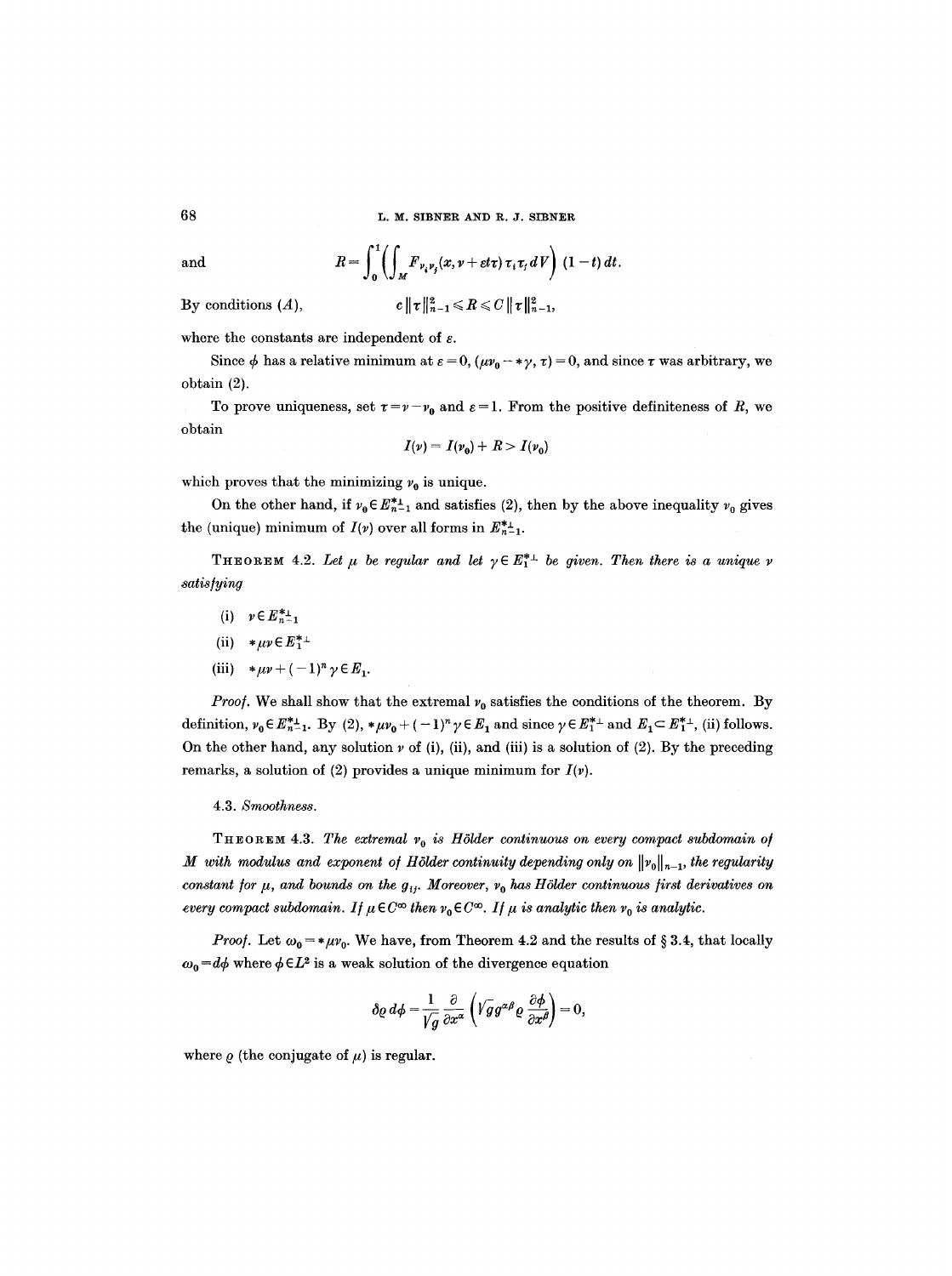Let  $p_\beta = \partial \phi / \partial x^\beta$  (so that  $d\phi = p_\beta dx^\beta$ ) and  $A^\alpha = \sqrt{g} g^{\alpha\beta} \varrho(x, Q) p_\beta$  where we regard  $Q = Q(x, d\phi)$  as a function of 2n variables  $Q(x^1, ..., x^n, p_1, ..., p_n)$ .

Since  $\rho$  is regular, the function  $Q\partial\rho/\partial Q$  is bounded for all  $Q$  at every  $x \in D$ . Since  $Q$  is a positive definite quadratic form in the  $p_a$ ,

$$
\left| \frac{\partial \varrho}{\partial Q} p_{\alpha} p_{\beta} \right| \leq C_1
$$
  

$$
\left| \frac{\partial \varrho}{\partial Q} \frac{\partial Q}{\partial x^i} \right| \leq C_2.
$$

and

It follows by elementary computations that the  $A^{\alpha}$  satisfy

$$
\sum_{a} |A^{\alpha}|^{2} + \sum_{a,i} \left| \frac{\partial A^{\alpha}}{\partial x^{i}} \right|^{2} \leq K^{2} (1 + \sum_{\beta} p_{\beta}^{2}) \qquad \sum_{a,\beta} \left| \frac{\partial A^{\alpha}}{\partial p_{\beta}} \right|^{2} \leq k^{2}
$$
\n
$$
m_{1} |\xi|^{2} \leq \frac{\partial A^{\alpha}}{\partial p_{\beta}} \xi_{\alpha} \xi_{\beta} \leq M_{1} |\xi|^{2}.
$$
\n(B)

Since the coefficients of  $v_0$  are smooth linear combinations of  $\partial \phi / \partial x^{\beta}$ , Theorem 4.3 now follows from

THEOREM (De Giorgi-Moser-Morrey). Let  $\phi \in L^2$ ,  $d\phi \in L^2_{(1)}$  be a weak solution of  $\partial A^{\alpha}/\partial x^{\alpha}=0$ , where the  $A^{\alpha}=A^{\alpha}(x,\nabla\phi)$  *satisfy* (B). Then, locally, the first derivatives of  $\phi$ *satisfy a Hölder condition depending only on*  $||d\phi||_1$ ,  $m_1$ ,  $M_1$ ,  $k$  and K. Furthermore,  $\phi \in C^{2+\alpha}$ . *If*  $A^{\alpha} \in C^{\infty}$  then  $\phi \in C^{\infty}$ ; if  $A^{\alpha}$  is analytic then so is  $\phi$ .

The results stated in the above theorem are proved in Morrey's book (see [6],  $\S\$  1:10, 1 : 11, and Chapter 5).

The regular conjugate theorem  $(\S 3.4)$  follows from Theorems 4.2 and 4.3. In the next two sections we prove the non-regular conjugate theorem.

4.4. *Continuous dependence.* From now on we assume that M is compact. Let F be defined as in  $§ 4.1$  and

$$
I(\nu, t) = \int_M F(x, \nu) dV - 2t(\nu, * \gamma).
$$

Denote by  $v(t)$  the extremal for each t.

LEMMA 4.4. *r(t) is a continuous function of t.*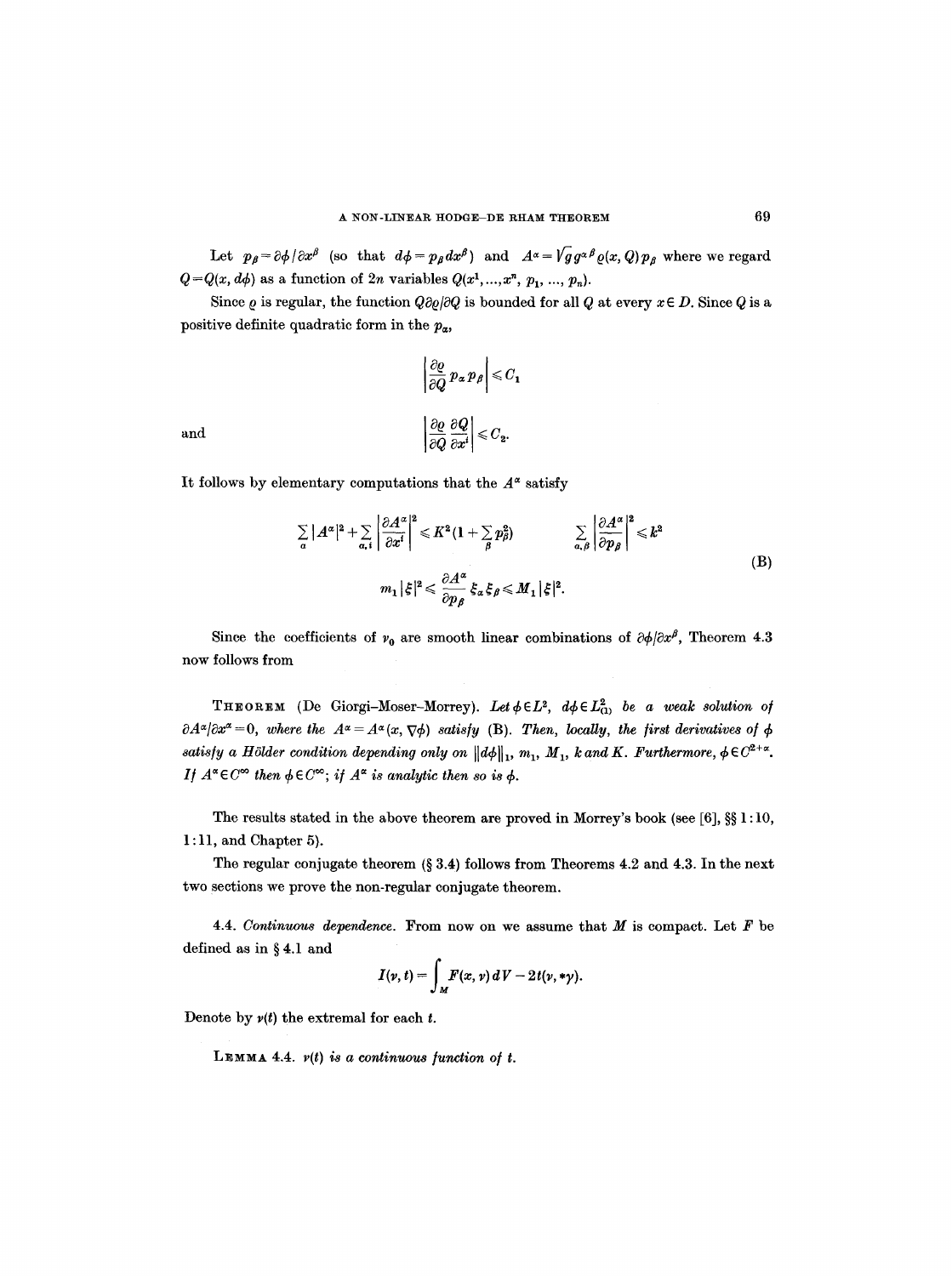*Proof.* Let  $t_k$  converge to t. Then  $v_k = v(t_k)$  is bounded in  $L^2$  independently of k. By Theorem 4.3,  $\{v_k\}$  is equicontinuous. Since it is uniformly bounded in  $L_2$ , it is also uniformly bounded. By Arzela's Theorem, a subsequence converges uniformly to  $\nu$ . It remains to show that  $\nu$  is the extremal of  $I(\nu, t)$ , so that the selection of a subsequence was unnecessary.

Let  $\tau \in E_{n-1}^{*+1}$ . For every k,  $I(\nu_k, t_k) \leq I(\tau, t_k)$ . Both integrals converge uniformly from which it follows that  $I(\nu, t) \leq I(\tau, t)$ .

4.5. *The Shiffman regularization*. Given a regular map  $\sigma$  and  $\gamma \in E_1^*$ , the problem of finding an  $\nu \in \Omega^{n-1}$  satisfying

- (i)  $v \in E_{n-1}^{*}$
- (ii)  $*\sigma\nu \in E_1^{*+}$
- (iii)  $*\sigma v + (-1)^n t\gamma \in E_1$

will be called the " $(\sigma, t)$  regular conjugate problem" and its solution will be denoted by  $v(\sigma, t)$ . To simplify notation we write

$$
|\nu(\sigma, t)| = \max_{x \in M} Q(\nu(\sigma, t)).
$$

In view of Lemma 4.4 we may state

*Remark 1.* If  $\sigma$  is a regular map, then for any constant C there exists a  $t_{\sigma}(C)$  such that

$$
|\nu(\sigma, t)| < C \quad \text{for } t < t_{\sigma}(C)
$$
\n
$$
|\nu(\sigma, t)| \to C \quad \text{as } t \to t_{\sigma}(C).
$$

We state also

and

*Remark 2.* If  $C_1 \leq C_2$  then  $t_{\sigma}(C_1) \leq t_{\sigma}(C_2)$ .

This follows from the observation that the interval  $0 \leq t \leq t_{\sigma}(C_1)$  is the largest interval in which  $|\nu(\sigma, t)| \leq C_1$ . If  $C_2 \geq C_1$ , then the interval on which  $|\nu(\sigma, t)| \leq C_2$  is at least as large as the interval on which  $|\nu(\sigma, t)| \leq C_1$ .

LEMMA 4.5. If  $\sigma$  and  $\tau$  are regular maps and  $\sigma = \tau$  on the interval  $0 \leq Q \leq C$  then the *solutions*  $\nu(\sigma, t)$  and  $\nu(\tau, t)$ , *of the*  $(\sigma, t)$  and *of the*  $(\tau, t)$  *regular conjugate problems respectively, agree for t* <  $t<sub>\sigma</sub>(C)$ . *Moreover,*  $t_{\sigma}(C)=t_{\tau}(C)$ .

*Proof.* For  $t \le t_{\sigma}(C)$  we have  $|\nu(\sigma, t)| \le C$  and since  $\sigma = \tau$  for  $Q \le C$ ,  $\nu(\sigma, t)$  is a solution of the  $(\tau, t)$  regular conjugate problem. Hence, by the uniqueness part of Lemma 4.2,  $\nu(\sigma, t) = \nu(\tau, t)$ . Then  $|\nu(\sigma, t)| = |\nu(\tau, t)|$  for every  $t \le t_{\sigma}(C)$  and  $t_{\tau}(C) = t_{\sigma}(C)$ .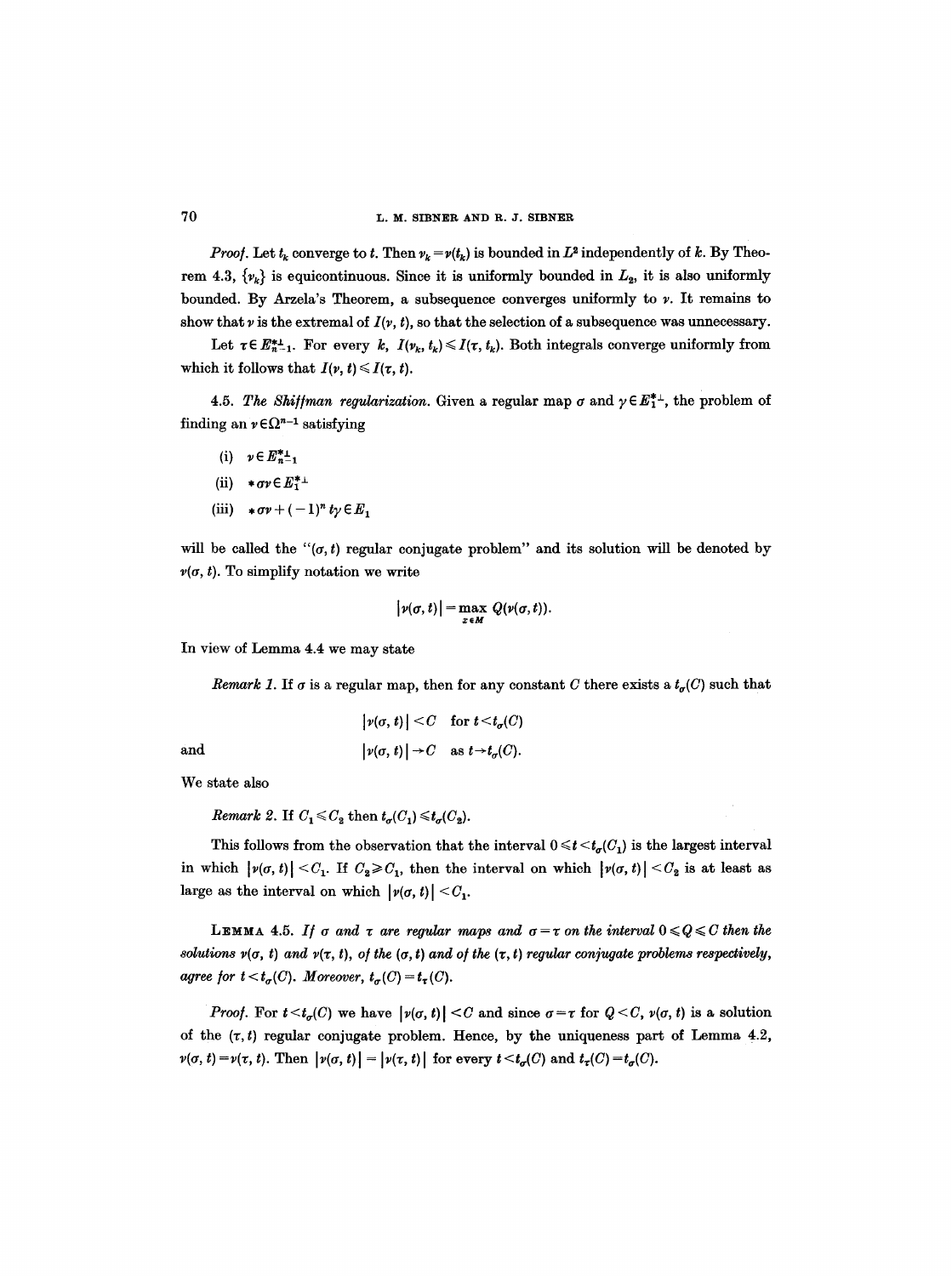Consider now an admissible map  $\mu$  with sonic value  $Q_{\mu}$ . Let  ${Q_{\mu}^n}$  be an increasing sequence  $Q_{\mu}^n \rightarrow Q_{\mu}$ , and let  $\{\mu_n\}$  be a sequence of *regular* maps with  $\mu_n(x, Q) = \mu(x, Q)$  for  $Q \leq Q_{\mu}^{n} < Q_{\mu}$ . Denote by  $\nu_{n}(t)$  the solution  $\nu(\mu_{n}, t)$  of the  $(\mu_{n}, t)$  regular conjugate problem and write  $t_n(C) = t_{\mu}(C)$ . Thus

*Remark 3.*  $|\nu_n(t)| < Q_u^n$  for  $t < t_n(Q_u^n)$  and  $|\nu_n(t_n(Q_u^n))| = Q_u^n$ .

LEMMA 4.6. For  $m > n$  we have  $v_m(t) = v_n(t)$  in the interval  $0 \le t \le t_n(Q_\mu^n)$ .

*Proof.* If  $t \le t_n(Q_\mu^n)$  then  $|\nu_n(t)| \le Q_\mu^n$ . But for  $Q \le Q_\mu^n$  and  $m > n$  we have  $\mu_m = \mu_n$ . Then by Lemma 4.5,  $v_n(t) = v_m(t)$ .

Combining the final assertion of Lemma 4.5 with Remark 2 we obtain,

 $t_n(Q_\mu^n) = t_m(Q_\mu^n) \leq t_m(Q_\mu^m)$ 

so that  $\{t_n(Q_\mu^n)\}$  is a non-decreasing sequence. Let  $t_{\mu}=\lim t_n(Q_\mu^n)$  as  $n\to\infty$ . For each t, the forms  $v_n(t)$  are defined and *coincide* for all n for which  $t_n(Q_n^n) > t$ . In this way they define a form  $\nu(t)$  for  $t \le t_\mu$ . Clearly  $|\nu(t)| \le Q_\mu$  so that  $\nu(t)$  is  $\mu$ -subsonic.

*Remark 4.* Suppose now that t is such that  $|\nu_n(t)| \leq Q_n^n$  (this is certainly true for  $t \leq t_n(Q_\mu^n)$ ) but we do not explicitly assume this). Then  $v_n(t)$  is  $\mu$ -subsonic and solves the  $(\mu_m, t)$  regular conjugate problem for  $m > n$ , so that  $v_n(t) = v(t)$ .

For each  $t \le t_u$  the form  $v(t)$  coincides with the solution  $v_n(t)$  of a  $(\mu_n, t)$  regular conjugate problem (we need only choose *n* so that  $t < t_n(Q_\mu^n) < t_\mu$ ). Thus

- (i)  $v \in E_{n-1}^{*}$
- (ii)  $\star \mu_n v \in E_1^{*+}$
- (iii)  $* \mu_n v + (-1)^n t y \in E_1$

Since  $t \le t_n(Q_\mu^n)$ , however, we have in addition that  $\mu = \mu_n$  so that (i), (ii) and (iii) above hold with  $\mu_n$  replaced by  $\mu$ . We have already observed that for  $t \le t_{\mu}$ 

(iv)  $v(t)$  is  $\mu$ -subsonic.

To complete the proof of the non-regular conjugate theorem stated in  $\S 3.4$  it remains only to show

(v)  $|\nu(t)| \rightarrow Q_\mu$  as  $t \rightarrow t_\mu$ .

If (v) were not valid there would exist an  $\varepsilon > 0$  and an increasing sequence  $t_j \rightarrow t_\mu$  such that

$$
|\nu(t_j)| \leq Q_{\mu} - \varepsilon. \tag{3}
$$

Recall that  $Q_{\mu}^n \rightarrow Q_{\mu}$  and choose n such that  $Q_{\mu} - \varepsilon \leq Q_{\mu}^n \leq Q_{\mu}$ . Then by definition,  $\nu(t_j) = \nu_n(t_j)$ ,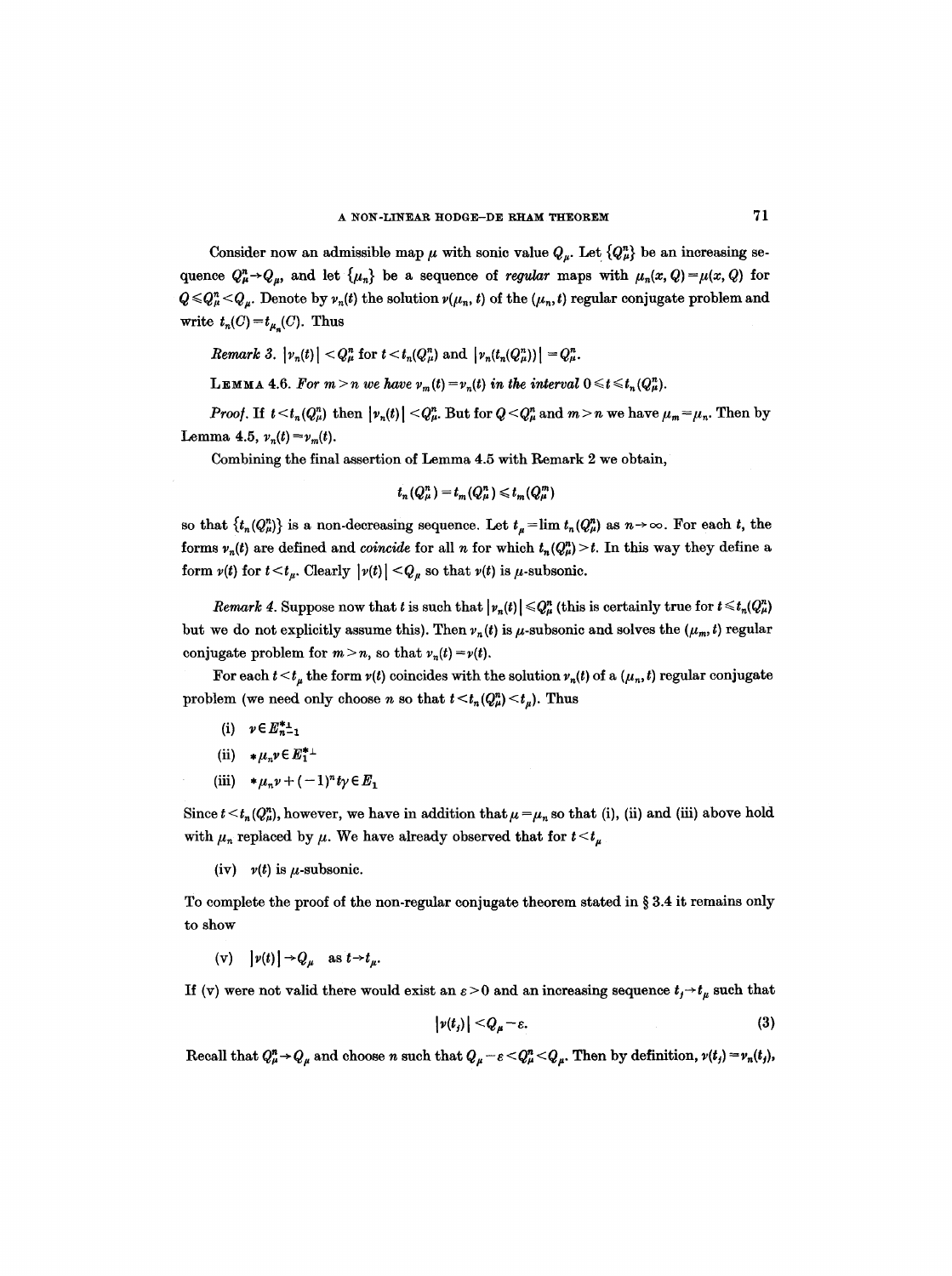for all j such that  $t_i < t_n(Q_\mu^n)$ . But (3) ensures that this holds for all  $t_i$ . By continuity (Lemma 4.4)  $v(t_j) = v_n(t_j) \rightarrow v_n(t_j)$  as  $t_j \rightarrow t_{\mu}$  so that  $|v(t_j)| \rightarrow |v_n(t_{\mu})|$ . Consequently

$$
|\nu_n(t_\mu)| \leqslant Q_\mu - \varepsilon < Q_\mu^n
$$

so that  $|v_n(t)| \leq Q_{\mu}^n$  for t sufficiently close to  $t_{\mu}$ . By Remark 4, we have

 $|\nu(t)| \leq Q_\mu^n$  for t sufficiently close to  $t_\mu$ .

However  $t_m(Q^m_\mu) \to t_\mu$  as  $m \to \infty$  and using Remark 3,

$$
|\nu(t_m(Q^m_\mu))|=|\nu_m(t_m(Q^m_\mu))|=Q^m_\mu\rightarrow Q_\mu
$$

which contradicts (3).

This concludes the proof of the non-regular conjugate theorem and hence, by the results of  $\S 3.4$ , the proof of the non-regular theorem  $(\S 1.3)$ .

# Appendix  $-$  The Hodge-de Rham theorem for harmonic  $p$ -forms

If, in the previous work, we take  $\rho = 1$ , then  $\mu = 1$  and  $F = Q$  (cf. § 4.1). Then

$$
I(\nu) = \int_M Q(\nu) dV - 2(\nu, \ast \gamma) = ||\nu - \ast \gamma||^2 - ||\ast \gamma||^2
$$

which is minimized for  $v_0 \in E_{n-p}^{*+}$  minimizing  $||v - * \gamma||$ , that is, for the projection  $v_0$  of  $*\gamma$  on  $E_{n-p}^{*1}$ .

Thus, our proof leads to a (slight) modification of existing proofs of the classical Hedge theorem for harmonic p-forms.

Given  $\gamma \in E_p^{*+}$  consider  $*\gamma \in L^2_{(n-p)}$ . Let  $\nu_0$  be the projection of  $*\gamma$  on the subspace  $E^{*+}_{n-p}$ . Then  $v_0 - \ast \gamma \in E^{*}_{n-p}$  so that  $\ast v_0 - (-1)^{np+p} \gamma \in E_p$  (and hence, since  $\gamma \in E^{*+}_p$  and  $E_p \subset E^{*+}_p$ , we have  $*\gamma_0 \in E_p^{*+1}$ . Then letting  $\omega_0 = (-1)^{np+p} * \gamma_0$  we obtain

- (i)  $\omega_0 \in E_p^{*+}$
- (ii)  $*\omega_0 \in E_{n-p}^{*\perp}$
- (iii)  $\omega_0 \gamma \in E_n$

By Weyl's lemma [5] conditions (i) and (ii) guarantee that  $\omega$  has  $C^1$  coefficients and is therefore harmonic.

#### **References**

- [1]. BERS, L., *Mathematical aspects of subsonic and transonic gas dynamics.* Wiley 1958.
- [2]. Existence and uniqueness of a subsonic flow past a given profile. *Gomm. Pure Appl. Math.,* 7 (1945), 441-504.